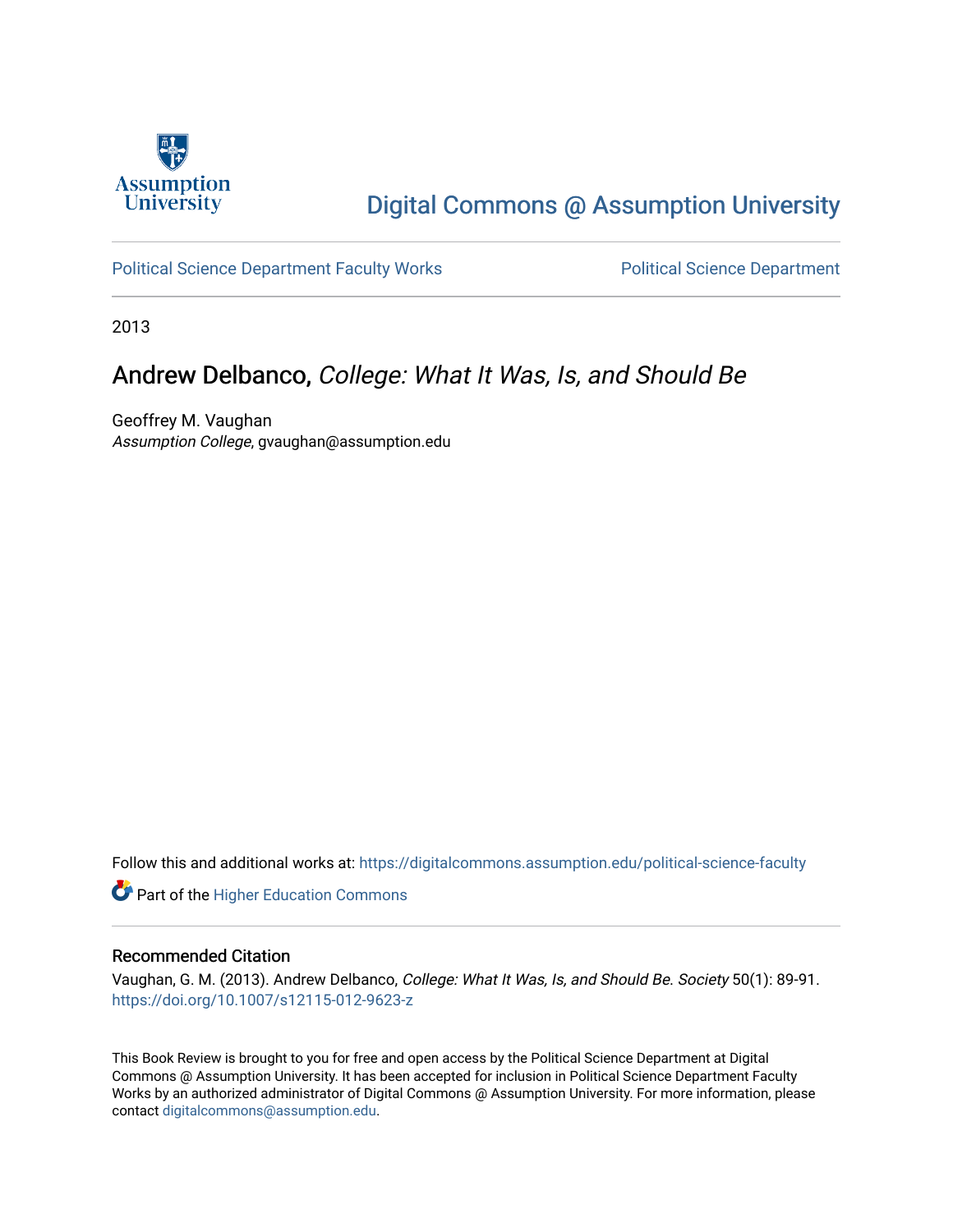Andrew Delbanco, *College: What It Was, Is, and Should Be*

Princeton: Princeton University Press, 2012. 229 pp. \$24.95. ISBN-978-0691130736 Geoffrey M. Vaughan

This book situates itself within the crisis in higher education and, as such, is engaging to read. Crisis books are often diverting, sometimes even because they are addressing a real problem. Everyone knows that higher education is in crisis. First, there is the looming financial crisis that could bring down the whole edifice. Student debt has overtaken credit card debt and is on the way to challenge mortgage debt in this country. We all wonder how long tuition can keep rising, especially when students seem to learn so little. And that is the second crisis: what are they studying, if they are studying anything at all? The author is no conservative nor is he some romantic longing for a bygone era. But he is honest enough to admit that something has gone wrong.

Among the many fascinating sections of this book is the author's account of vast efforts to reinvent the wheel of higher education. After detailing some of the more cutting-edge reforms he writes, "the most surprising thing about the findings is that they are presented as discoveries" (53). So many of our trendy innovations are simply practices we have lost and are now reinstating. For instance, living-learning halls imitate the intimate the college of old; interdisciplinary education tries to turn the clock back in the face of disciplinary triumph; and a focus on teaching tries to undo the introduction of the German research university. The author's historical perspective allows for the sober debunking of some contemporary claims to pedagogical superiority.

Indeed, Delbanco does an excellent job of bringing to light the achievements of this nation's colleges since the founding of Harvard in 1636. Their variety and purposefulness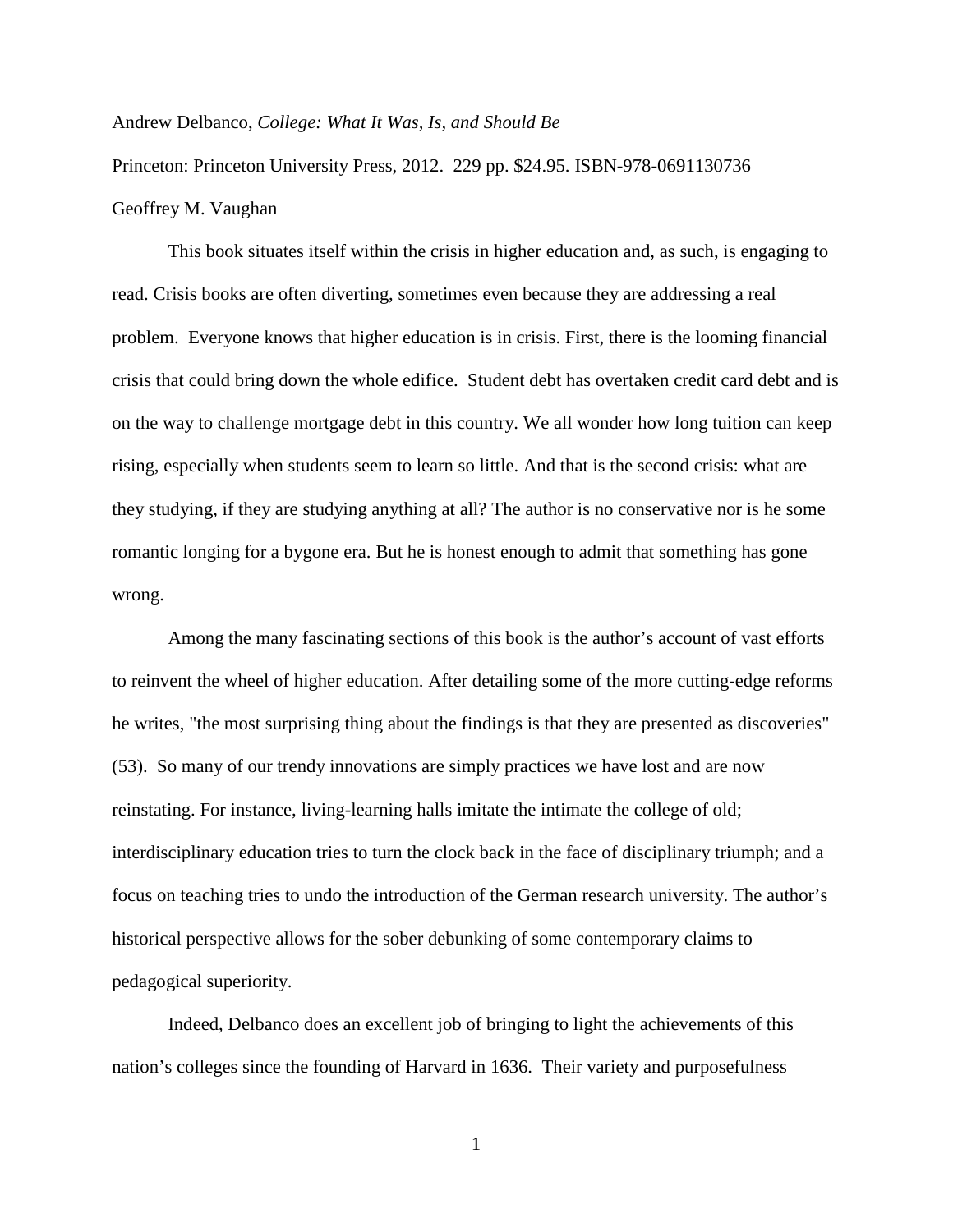transformed American society. And that is certainly what they were, purposeful. They were founded to impart a particular education, but not one of mere particulars. Quoting Jonathan Edwards, the students were led to appreciate the "beauties that delight us and we can't tell why" (40). Those older educational goals, and the few institutions that cling to them, had an influence not only on the students, they educated the professors. Citing the case of his own experience at Columbia, the "Core also counters the provincialism of the faculty" (30). There was a unity of knowledge as opposed to the strict disciplinary boundaries we hold to today. Faculty members could speak to one another about their classes and the curriculum without fear of committing an act of war. That largely had to do with the purposes of the institutions, which were almost exclusively religious. In the words of a graduate of Harvard (class of 1825), "There is one truth, even as one God" (41). Many academics will cringe reading these words. They likewise cringe if they are forced to remember the originally religious intentions of their institutions, even more so when they recall that nearly all were confessionally and unapologetically Christian. According to Delbanco, "many academics have a curiously uneasy relation with these origins, as if they pose some threat or embarrassment to our secular liberties, even though the battle for academic freedom against clerical authority was won long ago" (65). This brings us to what college is and, given the context of the book, the crisis we face in the present.

What is the crisis in higher education and specifically for the American college? Delbanco fears that subsequent generations will be less educated than their elders (26). But by what measure? Will they spend less time in school? Will they have fewer credit hours earned? Is this a concern about graduation rates? Or is this another giving-in to the assessment regime and its student learning outcomes goals (SLOGs), student learning action plans (SLAPs) and critical reviews of assessment plans (CRAP)? Delbanco is not the first to express the fear that the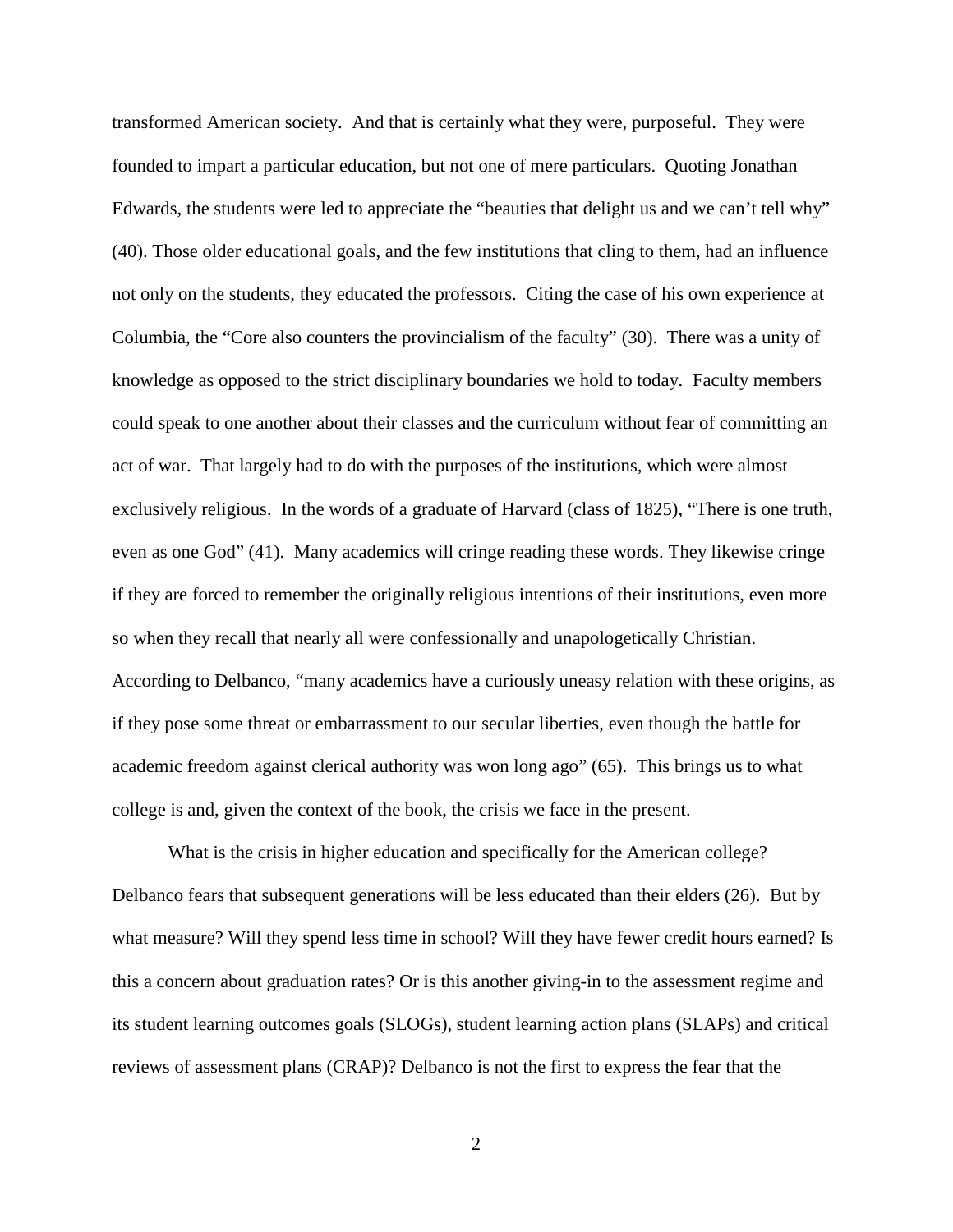education on offer is getting worse, but at least one earlier author was willing to state what was being lost. In 1954, C. S. Lewis pointed out that of all the centuries since the fall of Rome the one most likely to find a son who could not read his father's copy of Virgil's *Aeneid* was the 20<sup>th</sup>. In the  $21<sup>st</sup>$  century the grandsons do not even know who Virgil was.

In a list of the challenges facing the contemporary college, the author ends with this, "perhaps most important, [is] the collapse of consensus about what students should know" (5). Anyone with the misfortune of being caught in a discussion about curriculum will know how true this is. Just try to suggest that there are some books students should read before graduating and the invectives will fly. It does not even matter which books you suggest, the idea of a list itself is anathema to, if not the largest, at least the most vocal parts of the academy. Unfortunately, the author never returns to this, even though by his own admission it is the most important point. Instead, he prefers to focus on the affective of parts of the college curriculum, the part that used be called building character and is now understood a "raising consciousness." This turn, to be fair, is in keeping with his purposes. The author is interested in the small, residential college rather than the large and impersonal research university. That is, his book is about the peculiarly American liberal arts college. But even here it would be good to know what the liberal arts are and, just as important, what they are not. Many colleges follow Jeremy Bentham in believing that poetry is as good as pushpin, where the latter can be taken to mean blog entries, graffiti, or whatever falls under the proliferating departments of "studies."

The author's timidity in the face of a discussion of content may, indeed, be the better part of valor but it is characteristic of the collapse of any sort of consensus. We are at the point now where educators are more concerned with process then content. That is to say, liberal education is taken to mean a few classes in English, a few in history, and several more in the other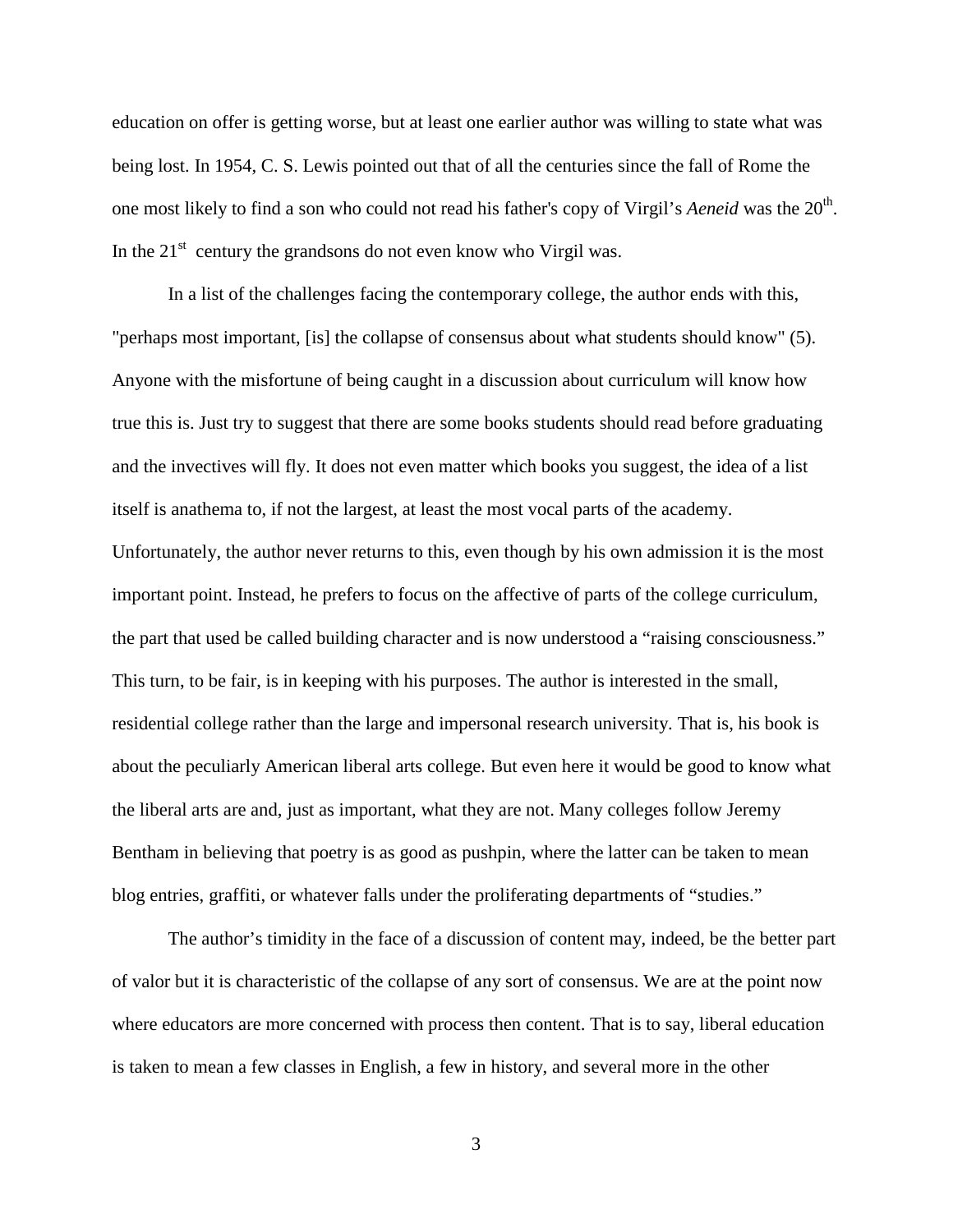disciplines that are not immediately vocational. No one asks, no one wants to know, what is taught in these courses. Does it matter that many English courses do not study literature but engage in bad sociology? We just want boxes checked and constituencies placated. But do not blame the professors. This is all anyone expects from education. Credentialing is what we have now. A college degree, any college degree, is all you need. Although a Masters degree, what Delbanco calls "a de facto fifth college year" (159), will serve you better.

One result of credentialing is to scare good students away from hard subjects. A 4.0 in the latest fad is still a 4.0, or so it believed. I know of one excellent student who chose not to study Latin only because he feared it would lower his GPA. He knew it would be good to study, that it would help him in future years, and that his education was the worse for avoiding it. But will graduate admissions boards and scholarship committees reward his courage and intellectual probity? Probably not. And so one more son is cut off from Virgil *because* of our system of higher education, not despite it. To reinforce Lewis' point, you cannot say that about education in the  $13<sup>th</sup>$  century, for instance. Our attention to the process of education rather than its content, and the assumption that any subject is as good as any other, promotes cowardice on the part of students and timidity on the part of faculty.

I am, perhaps, being unfair to the author. He offers many compelling suggestions of what should be in a college curriculum. In a moving account of the possibilities of an education in the humanities he notes that "great works of art can be antidotes to loneliness" (100). On the next page he points out a timeless passage in the *Iliad*, concluding that "little boys on the shores of the Aegean three thousand years ago did the same thing that little boys do today at Jones Beach or the Hamptons." Here is someone who wants to make an argument for requiring Homer in a college education. In this same chapter on the transformation from colleges to universities he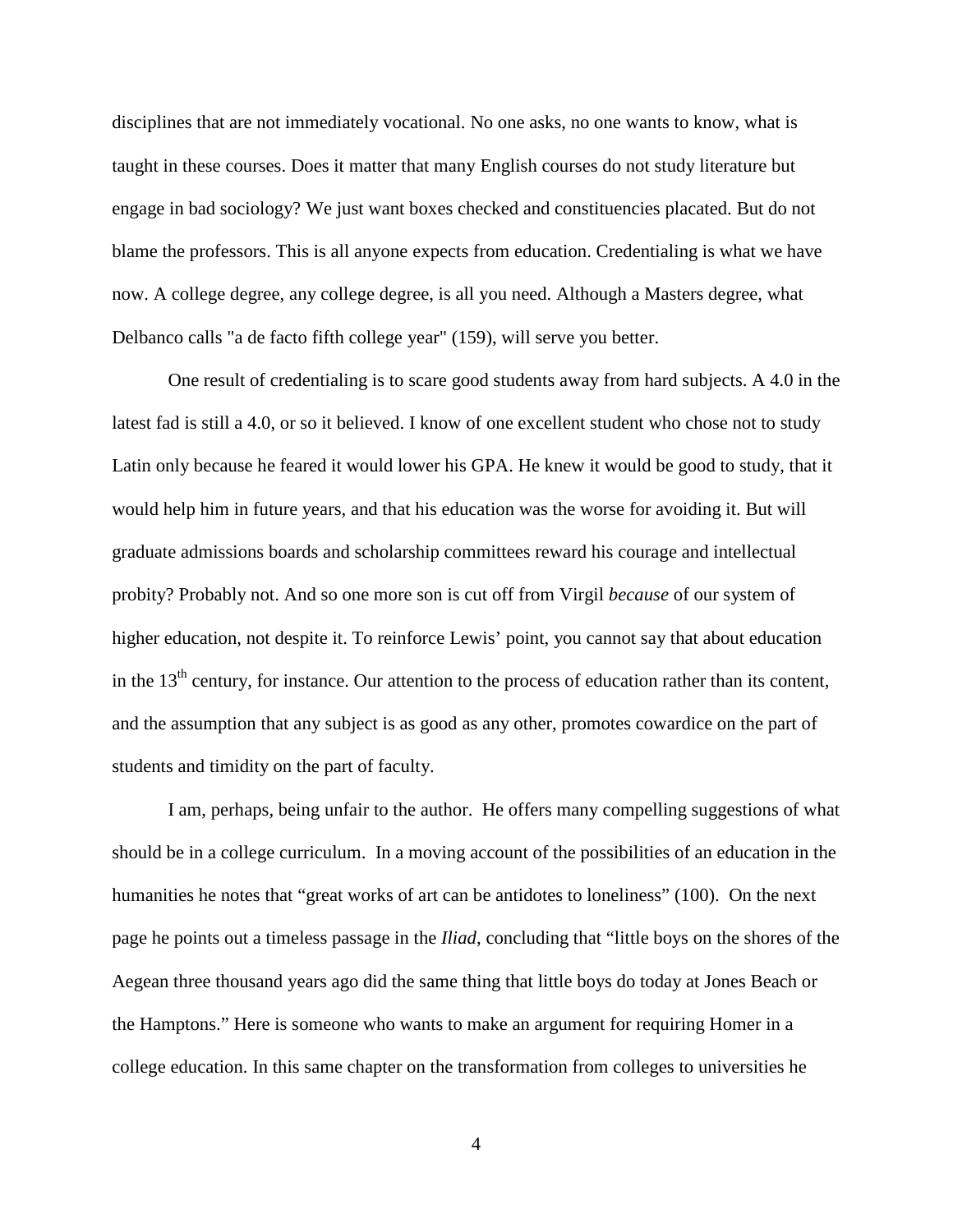drops more than hints that he is not happy with the changes. Yet in a telling passage he reassures his readers that he is not advocating for institutions that tell their students what to think, as if requiring the study of Virgil is indistinct from indoctrination. Rather, it remains a problem for him that "most [colleges] are unwilling to tell them what's worth thinking about" (85). And this is *the* problem. Teaching does not so much direct the mind of the student as it directs the attention of the student. We require a subject like calculus not because we think we can actually lead everyone to proficiency. It has a special place in the curriculum because it is an important achievement and well worth knowing, even imperfectly. When we require it, if we require it, we do so because we can say with one voice that the better education directs students to calculus rather than Parcheesi. (Expect outraged letters from chairs of departments of Parcheesi studies.) How many colleges are willing to make this judgment about Shakespeare as compared to comic books? This reader gets the impression that Delbanco is ready, but cannot bring himself to do so. Again, it may be prudent of the author under the current conditions not to push too hard and ask any of his colleagues to make that choice. He may hope, instead, that there are enough educated men and women outside the academy to understand him.

But what does the educated man or woman look like today? How, returning to Lewis, would we say that one person is educated and another is not? Perhaps the ability to read Virgil in Latin is an outdated standard, having only survived as such unbroken for about two millennia. (*O tempora, o mores*!) What would we put in its place as a standard? To illuminate this question, consider the contrast. Most undergraduates can tell you how they would like their abs to look. But who is willing to address the contents of a graduate's bookshelves or (heaven forbid!) the state of one's soul? Indeed, if I were to sing in class of arms and the man today, the first thought of most students would be their biceps.